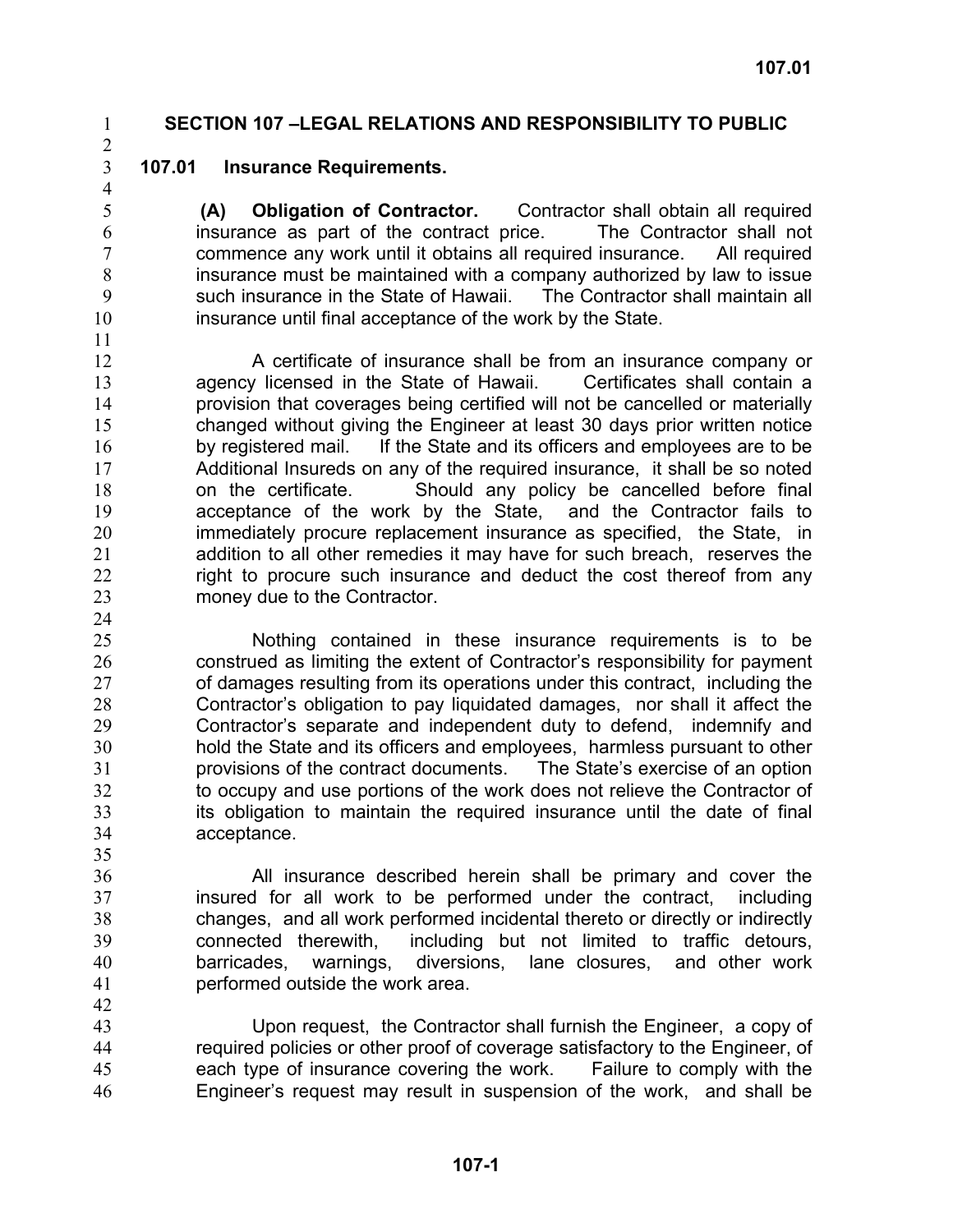sufficient grounds to withhold future payments due the Contractor and to terminate the contract for the Contractor's default. 47 48 49 50 51 52 53 54 55 56 57 58 59 60 61 62 63 64 65 66 67 68 69 70 71 72 73 74 75 76 77 78 79 80 81 82 83 84 85 86 87 88 89 90 91 92 93 **(B) Types of Insurance.** Contractor shall purchase and maintain insurance described below: **(1) Commercial General Liability (Occurrence form).** Minimum limit of \$2,000,000 combined single limit per occurrence for each of the following: **(a)** Products - Completed/Operations Aggregate, **(b)** Personal & Advertising Injury, and **(c)** Bodily Injury & Property Damage insurance with the following minimum limits of liability: The State of Hawaii, its officers and employees, shall be as additional insureds under these coverages. **(2) Comprehensive Automobile Liability.** Minimum limit of \$1,000,000 combined single limit per accident for bodily injury and property damage The State of Hawaii, its officers and employees, shall be as additional insureds under these coverages. **(3) Workers Compensation.** Workers' Compensation insurance coverage shall be for all persons whom the Contractor and all its subcontractors employ in carrying out the work under this contract. This insurance shall be in strict conformity with the requirements of the most current and applicable State of Hawaii Worker's Compensation Insurance laws in effect on the date of the execution of this contract and as modified during the duration of the contract. **(C) Breach of Duty by Contractor or Insurer.** If either the Contractor or its insurer wrongfully fails to defend or indemnify the State of Hawaii, its officers and employees, against any claims, the State may debar or suspend the Contractor from bidding, or working on construction projects, and may refuse to permit the insurer to provide insurance on construction projects. The State may exercise these remedies in addition to other legal or equitable remedies it may have against the Contractor, insurer, or both. **(D) Subcontractor Insurance.** The Contractor shall either: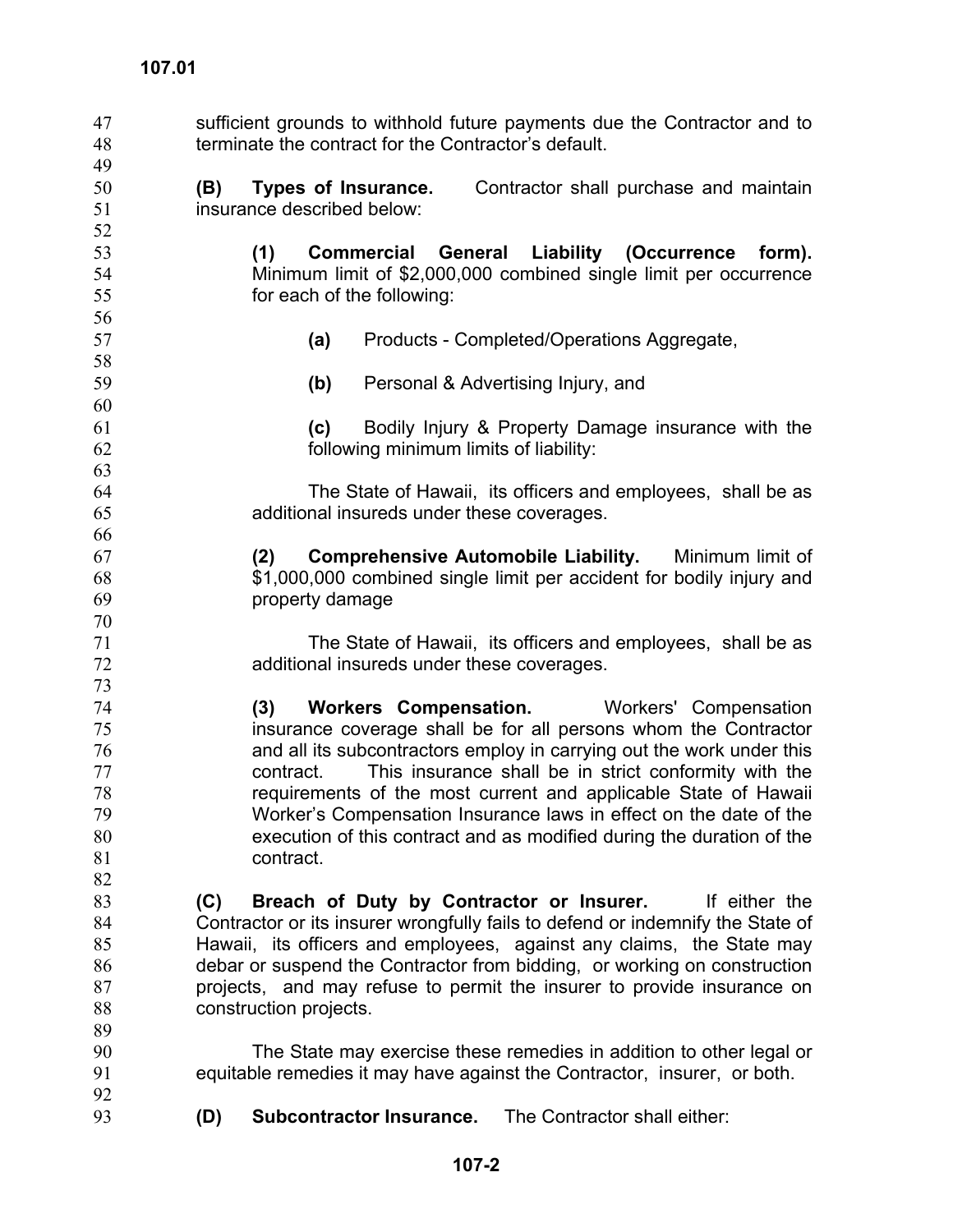95 96 97 98 99 100 101 102 **(1)** Require its subcontractors to procure and to maintain during the life of its subcontract, subcontractor's comprehensive general liability, automobile liability and property damage liability insurance of the type and in the same amounts specified herein and further require that such coverage be required by its subcontractors from all lower tier subcontractors. On all such insurance coverages, the State of Hawaii, its officers and employees, shall be additional insureds.

103

94

104 105

106

**(2)** Insure the activities of its subcontractors and their lower tier subcontractors in its own policy.

107 108 109 110 111 112 113 114 115 116 117 **(E) Self-Insured Retention.** The Contractor shall be permitted, in cooperation with its insurers, to maintain a self insured retention for up to 25 percent of the per occurrence combined single limits of the commercial general liability and the automobile liability policies required by the contract documents. The existence of the self-insured retention must be noted on the certificate of insurance coverage submitted to the State or else it will be understood that the insurer is providing first dollar coverage for all claims. For all claims within the self-insured retention amount, the rights, duties and obligations between the Contractor and the State shall be identical to that between a liability insurer and the State, as an additional insured, as if there was no self-insured retention.

118

119 120 121 122 123 124 125 126 **107.02 Permits and Licenses.** As part of the contract price, the Contractor shall obtain all permits and licenses required by law to perform the work and pay charges, fees, and taxes incidental to obtaining such permits and licenses. The Contractor assumes exclusive responsibility for identifying and acquiring all permits and licenses necessary to perform the work, except for those permits and licenses identified in the contract documents as being the responsibility of the State.

127 128 129 130 131 132 133 134 The terms and conditions of any permit or license required for performance of the work, whether or not issued in the name of the Contractor, are incorporated into the contract. Compliance with such terms and conditions are duties owed by the Contractor to the State under the contract. Notwithstanding the enforcement authority of the permitting or licensing agency, whether or not a State agency, non-compliance by the Contractor with any term or condition of such license or permit shall be deemed non-compliance with the contract and may constitute grounds for default.

135

136 137 138 The Engineer may grant a time adjustment, cost adjustment, or both, to the extent the Engineer determines that the Contractor was not a contributing factor for such delay.

139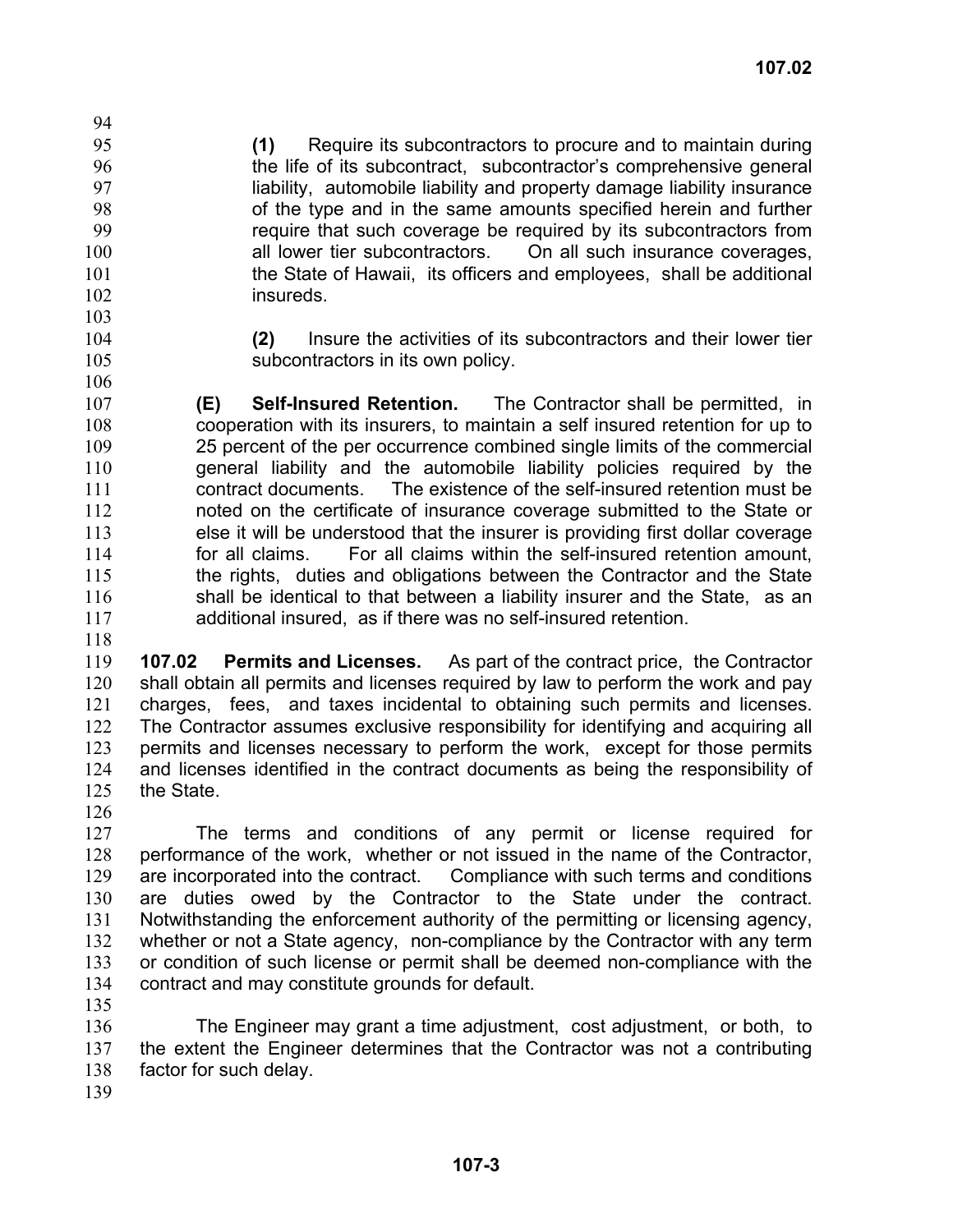**107.03 Working Hours; Night Work.** Normal working hours shall be from 7:00 a.m. to 3:30 p.m., Monday through Friday, excluding holidays. Work performed between 3:30 p.m. and 7:00 a.m. of the following day is "night work". 140 141 142

143

144 145 146 147 148 149 150 151 152 153 154 155 156 157 **107.04 Overtime and Night Work.** Overtime work shall be considered as work performed in excess of eight hours in any one day or work performed on Saturday, Sunday or legal holiday of the State. Overtime and night work are permissible when approved by the Engineer in writing, or as called for elsewhere within the contract documents. The Contractor shall inform the Engineer in writing at least three working days in advance of its intent to work overtime and 10 working days in advance of any night work. In addition the Contractor shall inform the Engineer of what specific work is to be done during any overtime and night period. When, in the opinion of the Engineer, an emergency exists where overtime or night work is warranted, the written notice requirement may be waived and verbal approval of the Engineer will be sufficient. The Engineer may cancel any overtime or night work previously approved when the Engineer finds that work during these periods is detrimental to public welfare, safety, or the interest of the State.

158 159

## **107.05 Overtime and Night Payment for State Inspection Service.**

160 161

**(A) State's Responsibility for State's Cost.** The State shall be responsible for overtime or night work payment for State's staff and inspection personnel including consultants when the contract requires overtime or night work to be performed, or directs the Contractor to work additional shifts or overtime for State's convenience

- 167 168 169 170 **(B) Contractor's Responsibility for State's Cost.** The Contractor shall be responsible for overtime or night work payment for State's staff and inspection personnel including consultants when the Contractor does any other overtime or night work.
- 172

171

173

181

The Contractor shall pay the following costs incurred by the State:

- 174 175 176 177 178 179 180 **(1)** The payroll costs for the State's staff and inspection personnel assigned in connection with such work, including but not limited to salaries, the State's share of contributions to the employee's retirement, medical plan, social security, vacation, sick leave, worker's compensation funds, per diem, and other applicable fringe benefits and overhead expenses, incurred on account of such work.
- 182 183 184 185 186 **(2)** The transportation costs incurred by the State's staff and inspection personnel, which are based on established rental rates or mileage allowance in use by the State for the particular equipment or vehicle.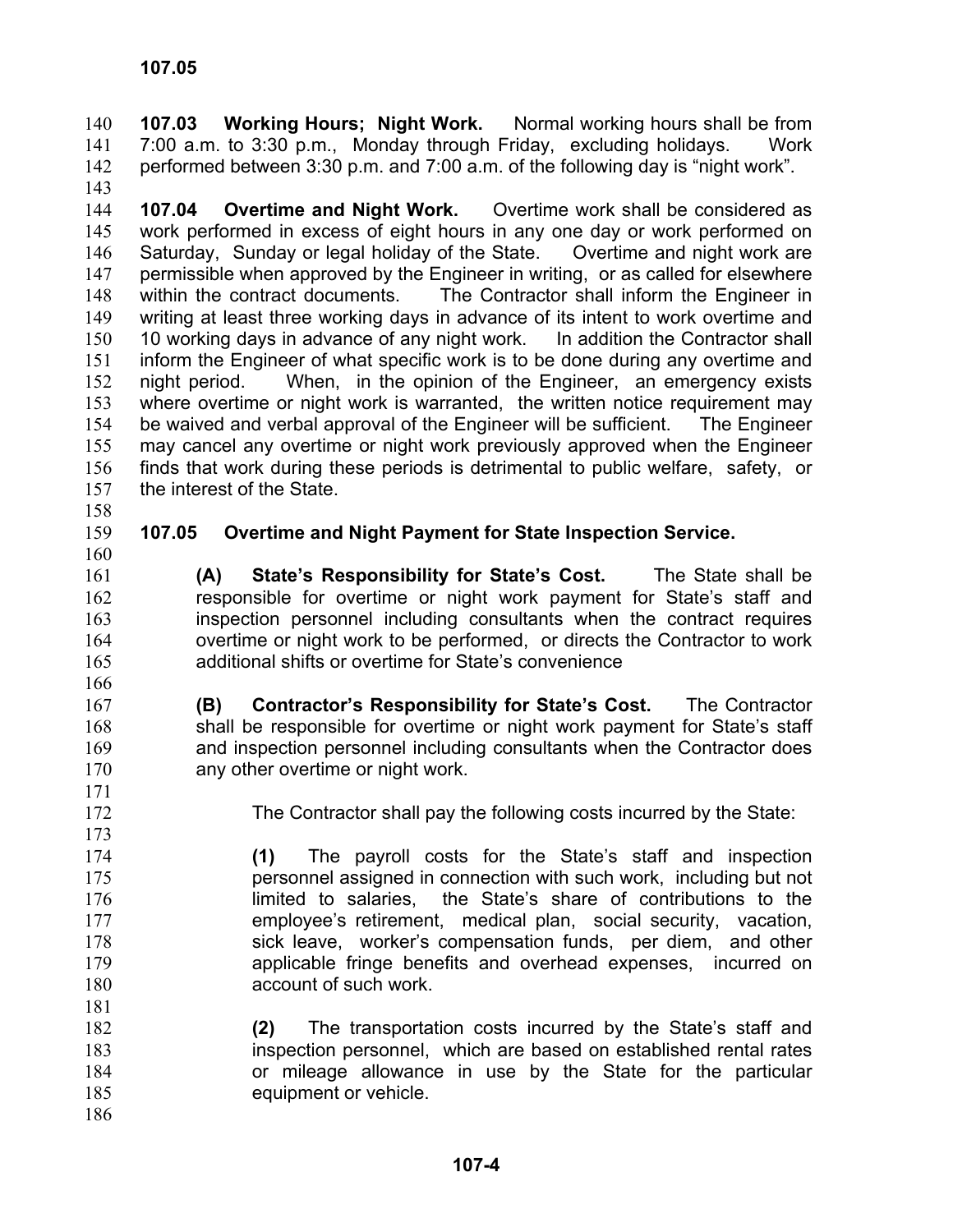**(3)** Fees and other costs billed the State by consultants engaged on the project for overtime and nighttime work. 187 188

- 189
- 190 191

192 193 194

**(C) Payment for Inspection Service.** The monies due the State for costs described herein shall be deducted from the monies due or to become due the Contractor. The Contractor shall not pay the State's employees directly.

195 196 197 198 199 200 201 **107.06 Contractor Duty Regarding Public Convenience.** The Contractor shall at all times conduct the work in such manner and in such sequence as will insure the least practicable interference with pedestrian, bicycle, and motor passageways. The Contractor shall plan and provide appropriate detours, signs, flashers, personnel, warnings, barricades and other devices for safely and legally handling pedestrian, bicycle, and motor traffic.

202

#### 203 204 **107.07 Assignment or Change of Name.**

- **(A) General.** The Contractor shall not sell, transfer, assign, or otherwise dispose of this contract or any part hereof or any right, title, or interest herein without the written consent of the Engineer.
- 209 210 211 212 213 214 215 216 217 The Contractor may assign money due or to become due under the contract and such assignment will be recognized by the State, if given written notice thereof, to the extent permitted by law. Any assignment of monies shall be subject to all set-offs in favor of the State and to all deductions provided for in the contract including but not limited to liquidated or actual damages for delay and money retained by the State for the completion of the work in the event that the Contractors should be in default.
- 218 219 220 221 222 **(B) Recognition of a Successor in Interest; Assignment.** When in the best interest of the State, a successor in interest may be recognized in an assignment agreement in which the Contractor and the transferee and the State shall agree that:
- 223 224

- **(1)** The transferee assumes all of the Contractor's obligation.
- **(2)** The Contractor remains liable for all obligations under the contract but waives all rights under the contract against the State.
- **(3)** The Contractor shall continue to furnish, and the transferee shall also furnish, all required bonds.

231 232 233 **(C) Change of Name.** When a Contractor requests to change the name in which it holds a contract with the State, the Engineer shall, upon receipt of a document indicating such change of name (for example; an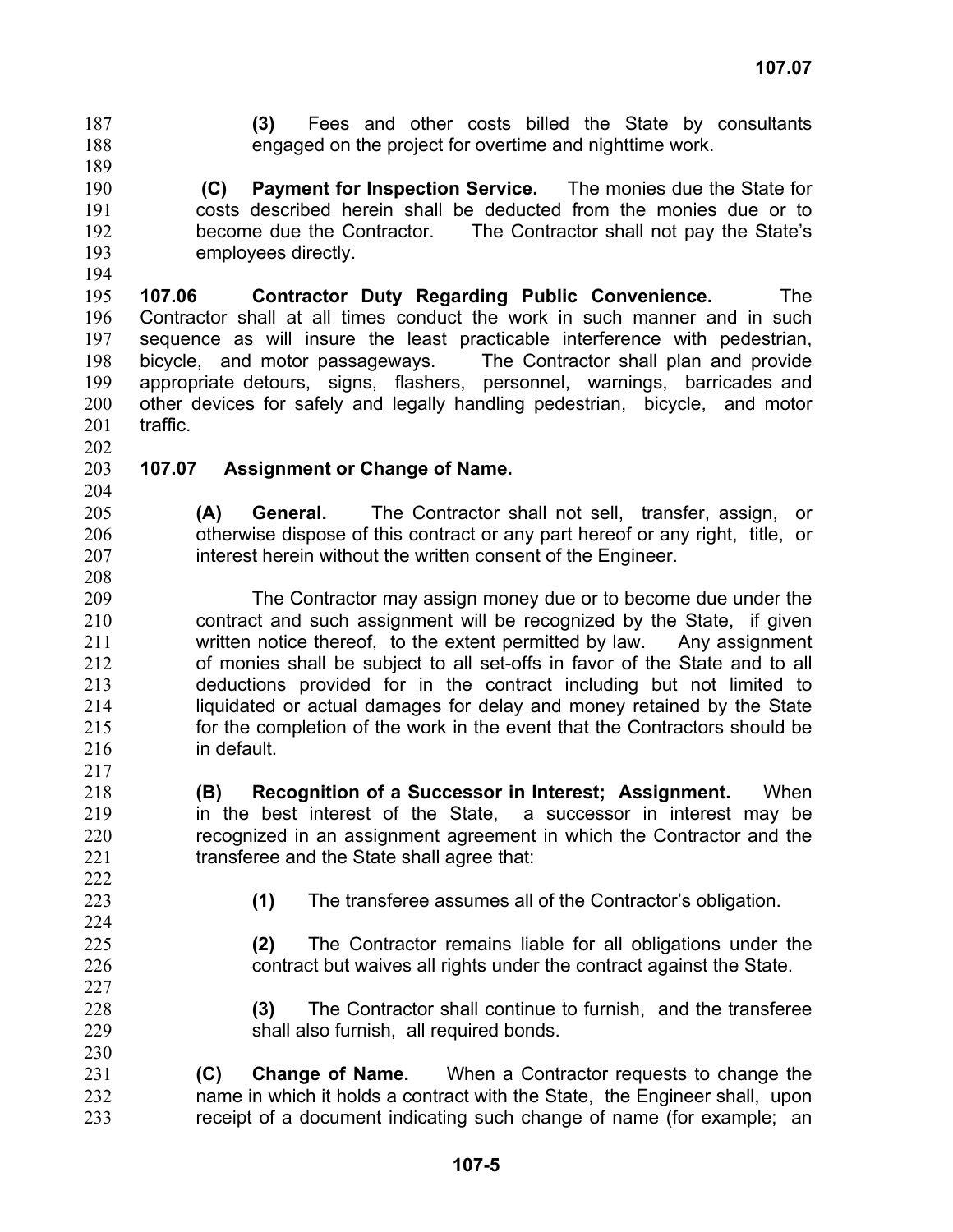- amendment to the articles of incorporation of the corporation), enter into an agreement with the requesting Contractor to effect such a change of name. The agreement changing the name shall specifically indicate that no other terms and conditions of the contract are thereby changed. 234 235 236 237
- 238

239 240 241 242 243 244 245 246 **107.08 Laws to be Observed; Indemnity.** The Contractor at all times shall observe and comply with all Federal, State, and local laws, ordinances, rules, regulations, and permit and license requirements which in any manner affect those engaged or employed in the work, the materials used in the work, and the conduct of the work. The Contractor shall comply with all orders and decrees of government bodies or officials having any jurisdiction or authority over the work whether such orders or decrees are directed to the Contractor, its subcontractors, vendors, and suppliers, or to the State.

247

248 249 250 251 252 253 No instruction in the contract documents or contained within any directive from the Engineer to the Contractor to observe and comply with any specific law, ordinance, rule, regulation, or permit or license requirement shall limit the duty of the Contractor to observe and comply with all other laws, ordinances, rules, regulations, or permit or license requirement that relate to the work.

254 255 256 257 258 The Contractor shall immediately notify the Engineer in writing of any orders, directives, notices, decrees, or warnings issued by any governmental agency to the Contractor, its subcontractors, vendors, and suppliers that a violation of law, rules, regulations, or permit or license requirement is alleged to have occurred or is occurring in connection with the work.

259

260 261 262 263 264 265 The Contractor shall defend, protect, hold harmless, compensate, and indemnify the State, its officers and employees, against any claim or liability arising from or based on the violation of any laws, ordinances, rules and regulations, orders or decrees, or the terms and conditions of any permits and licenses, whether such orders or decrees are directed to the Contractor, its subcontractors, vendors, and suppliers or to the State.

266 267 268 269 270 271 272 273 274 275 276 **107.09 Patented Devices, Materials, And Processes.** If the Contractor desires or is required to use any designs, devices, materials, or processes covered by letters of patent or copyright, the right for such use shall be procured by the Contractor from the patentee or owner. The Contractor shall defend, protect, indemnify and hold harmless, compensate, and where appropriate, insure, the State from any and all claims, demands, liabilities actions and judgements for infringement by reason of the use of any such patented designs, devices, materials or processes, or any trademark or copyright in connection with the work to be performed under the contract.

277 278 279 280 **107.10 Furnishing Right-Of-Way.** Except as noted in the contract documents, the State will be responsible for securing necessary rights-of-way.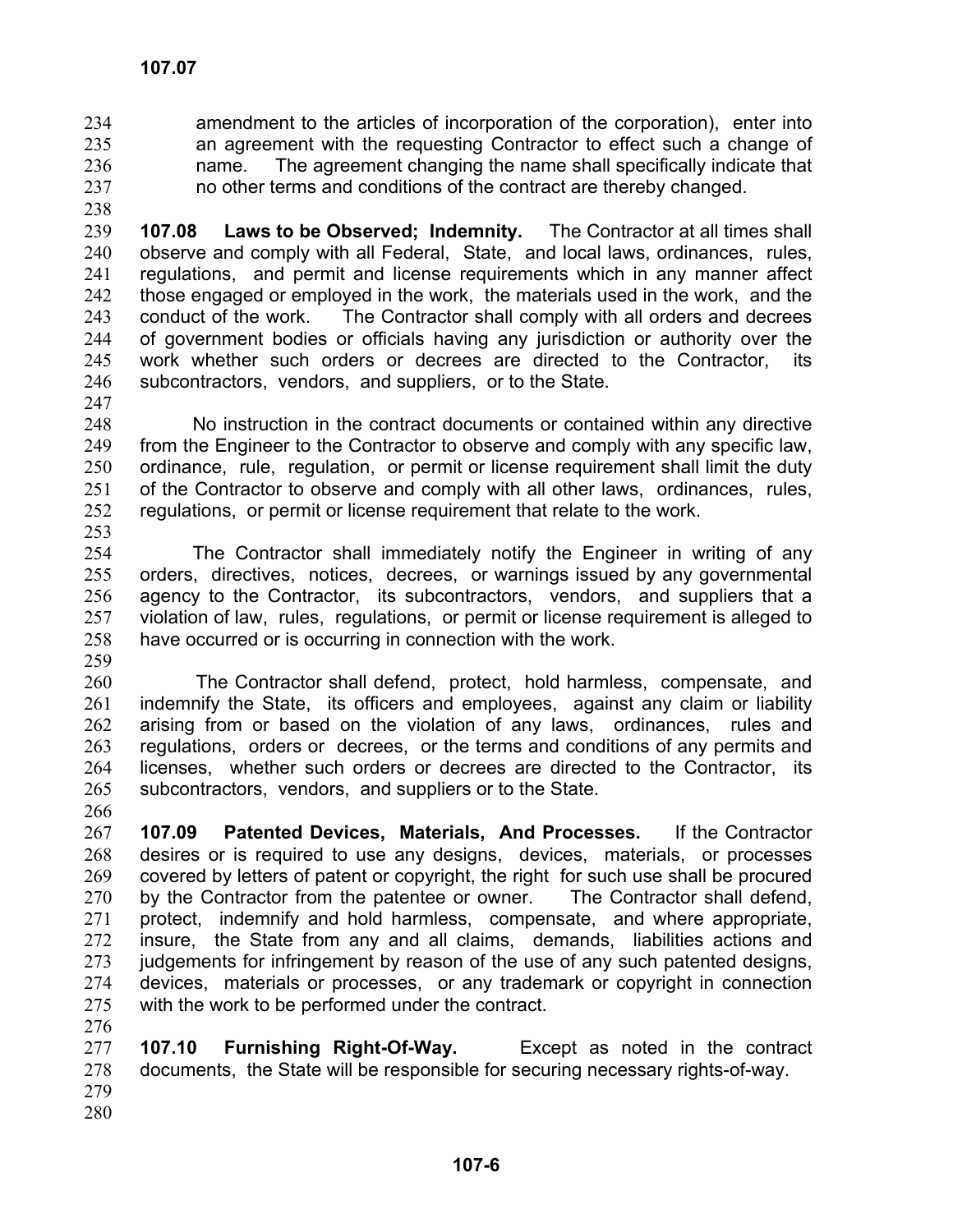282

295

# 281 **107.11 Safety: Accident Prevention.**

283 284 285 286 287 288 289 **(1)** The Contractor shall provide all safeguards, safety devices and protective equipment and take any other needed actions as it determines, or as the Engineer may determine, to be reasonably necessary to protect the life and health of employees and other persons on and around the worksite and the safety of the public and to protect property in connection with the performance of the work covered by the contract.

290 291 292 293 294 **(2)** The Contractor and any subcontractor shall not permit any employee, in performance of the contract, to work in surroundings or under conditions which are unsanitary, hazardous or dangerous to his/her health or safety, as determined under construction safety and health standards promulgated by the Federal, State, and local authorities.

296 297 298 299 300 **(3)** Authorized Federal, State, and local officials shall have right of entry to any site of contract performance to inspect, investigate, and enforce the matter of compliance with the construction safety and health standards referred to herein.

- 301 302 **107.12 Protection of Persons and Property.**
- 303 304 305 306 307 308 309 310 311 **(A) Contractor's Responsibility for Damage to Property.** All damage, injury or loss to any property caused during the course of, or arising out of the work, whether or not caused by negligent acts or omissions, shall be the responsibility of the Contractor and shall be remedied promptly by the Contractor. This provision shall not affect the Contractor's legal rights of subrogation, contribution, and indemnity to recover the costs of remedial measures and other damages to which it may be entitled.
- 312 313 314 315 316 317 **(B) Safety Precautions and Programs.** The Contractor shall notify owners of adjacent properties and of underground (or overhead) utilities when performing work which may affect the owners; and shall cooperate with the owners in the protection, removal and replacement of their property.
- 318 319 320 321 322 323 324 325 The Contractor shall not permit any load to be placed on the work, any structure, or roadway or any other location that may endanger the safety of any persons or cause damage to any property. The Contractor shall not injure or destroy trees or shrubs that are identified in the contract documents for preservation nor remove or cut them without permission of the Engineer. Contractor shall protect all land monuments and property marks until an authorized agent has witnessed or otherwise referenced their location and shall not remove them until directed.
- 326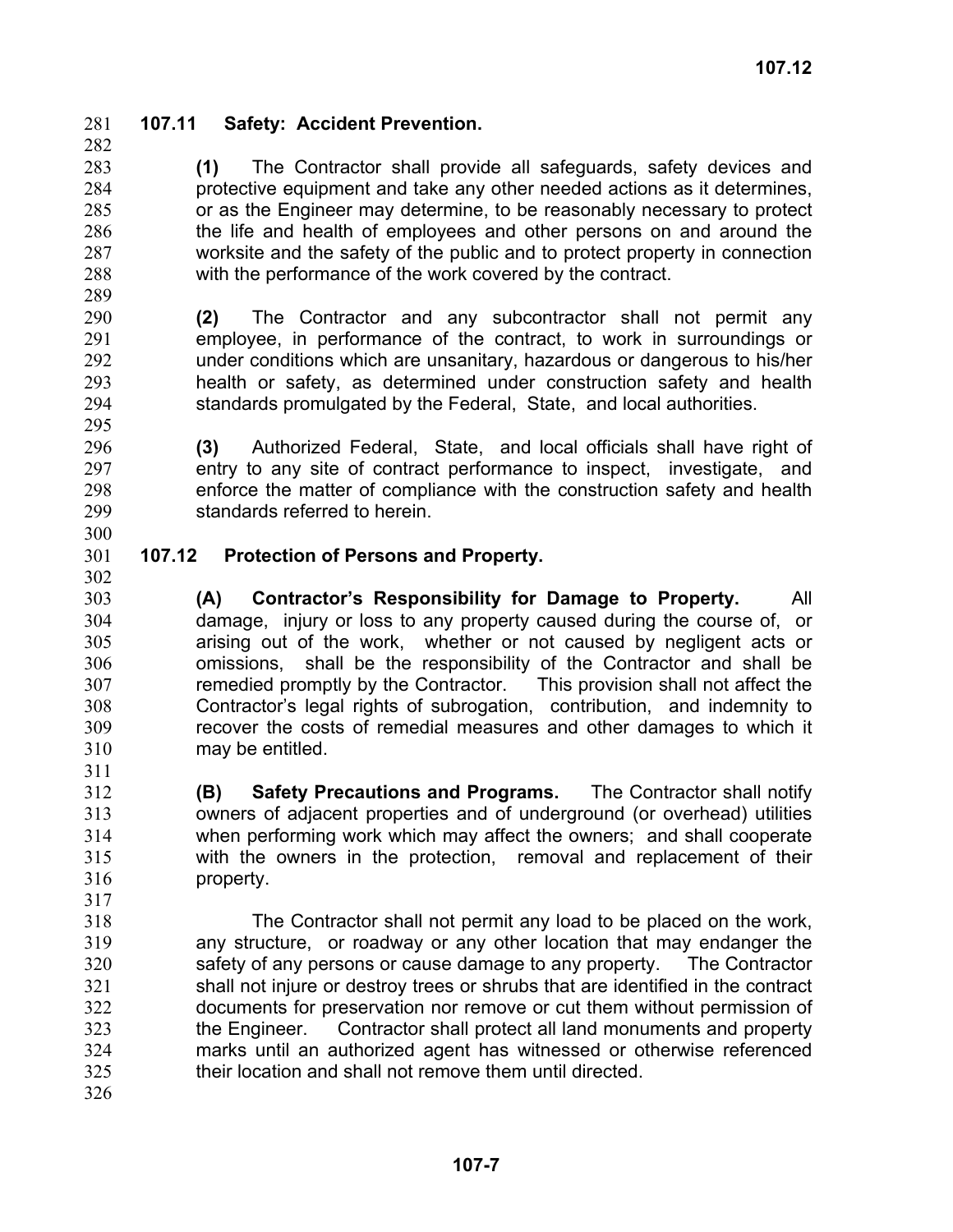341

351

356

364

In the event the Contractor encounters on the site material reasonably believed to be asbestos or other hazard material that has not been rendered harmless, the Contractor shall stop work in the area and notify the Engineer promptly. The work in the affected area shall be resumed in the absence of hazard materials or when the hazard has been rendered harmless. 327 328 329 330 331 332 333

- 334 335 336 337 **(C) Notification to the Engineer.** The Contractor shall notify the Engineer in writing not later than noon of the following working day whenever:
- 338 339 340 **(1)** Police, fire or other public safety officers are called to the work site for any reason or are present at the work site for any public safety related reason.
- 342 343 **(2)** Any person is treated or evacuated from the work site by emergency medical services personnel.
	- **(3)** Any member of the public claims to have been injured at the work site.
- 348 349 350 **(4)** The Contractor witnesses a member of the public being involved in an accident at the worksite, or on account of conditions related to the work, whether or not visible injuries occur.

352 353 354 355 **(5)** Any representative of a Federal, State, or County regulatory or enforcement agency is present at the work site including but not limited to any representative of Department of Health, EPA, OSHA, and public works.

- 357 358 359 **107.13 Pollution Control and Protection Of Archeological, Historical, and Burial Sites.**
- 360 361 362 363 **(A) Erosion, Siltation and Pollution Control.** The Contractor shall exercise precaution to prevent silting and pollution of oceans, rivers, streams, lakes, and reservoirs and other bodies and conveyances of water.
- 365 366 367 368 369 370 The Contractor shall provide for pollution and erosion control during the work including periods of suspension of contract performance. If material begins to erode, the Contractor shall act immediately to bring the siltation, erosion, and pollution under control. See Section 209 – Temporary Water Pollution, Dust and Erosion Control.
- 371 372 373 Follow guidelines in the City and County of Honolulu's "Best Management Practices Manual for Construction Sites in Honolulu", in developing, installing, and maintaining BMPs for all projects. Follow City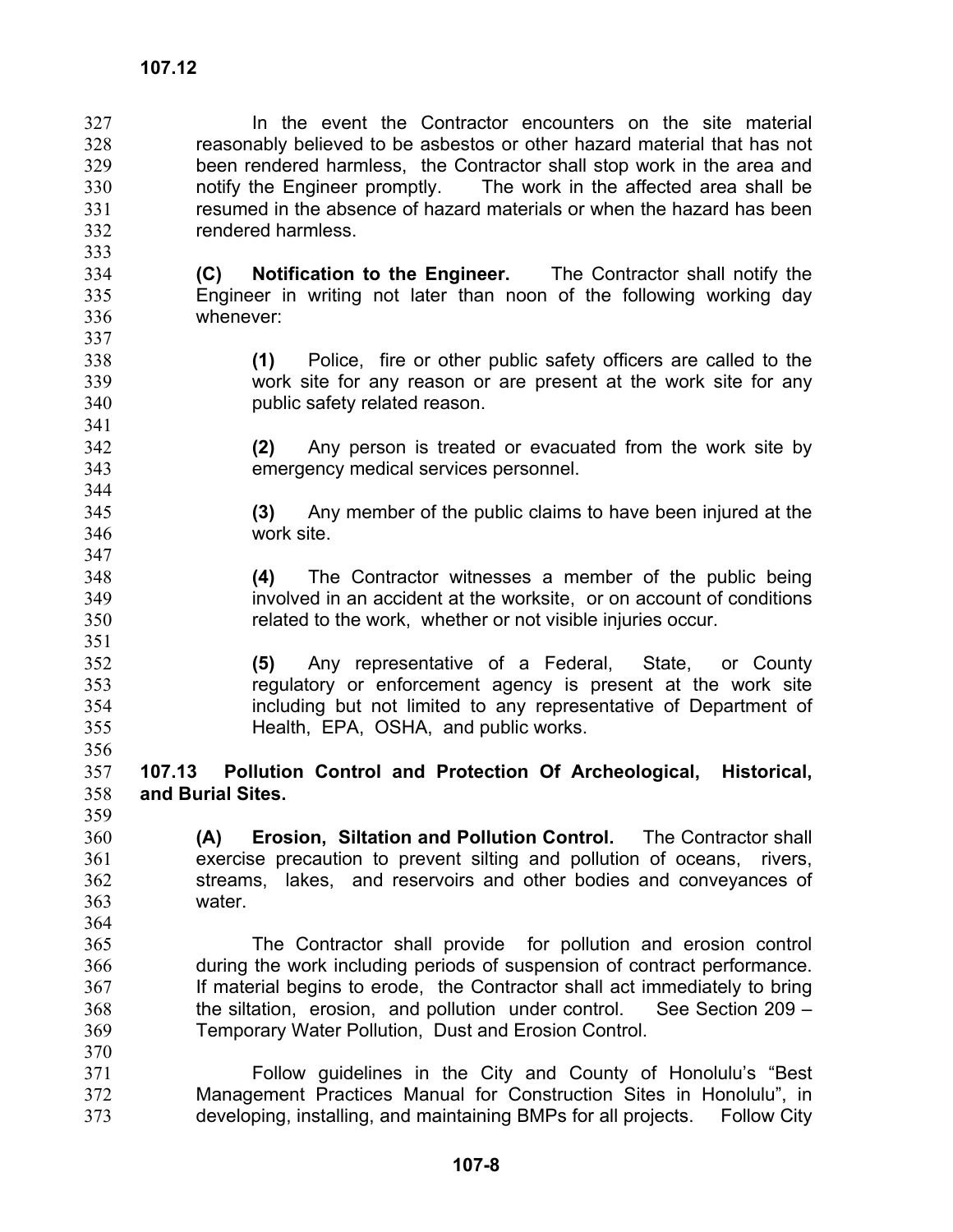and County of Honolulu's "Rules for Soil Erosion Standards and Guidelines" for all projects on Oahu. Use appropriate Soil Erosion Guidelines for Maui, Kauai, and Hawaii projects. 374 375 376

378 379 380 381 382 383 384 385 386 387 388 **(B) Archaeological, Historical, and Burial Sites.** Whenever the Contractor encounters sites of potentially historic or archaeological significance such as walls, platforms, pavements and mounds, or remains such as artifacts, burials, concentration of charcoal or shells, work shall cease in the immediate vicinity of the site and the site shall be protected from damage. The Contractor shall suspend any work that may affect the site and inform the Engineer immediately. Upon direction by the Engineer, the Contractor shall provide and install temporary fencing to protect such sites. The Contractor shall not resume the work suspended without the prior written direction of and subject to the conditions set by the Engineer.

390 391 392 393 **107.14 Responsibility For Damage Claims; Indemnity.** The Contractor shall compensate and make whole the State for all loss or damage to the State's property and facilities arising out of any act or omission in the performance of the work by the Contractor, any subcontractor, or their employees and agents.

394

389

377

395 396 397 398 399 400 401 402 403 404 The Contractor shall defend, hold harmless, compensate, and indemnify the State, its employees and officers, against any loss, demand, claim, liability, suit, action, cause of action, judgment, cost and expenses including attorney's fees, based upon personal injury, death, or property damage which arise out of the Contractor's performance under the contract, including the operations and performance of one or more subcontractors, whether or not a lawsuit is filed against the State and whether or not the Contractor is named as a party to any such lawsuit, unless and until a court of competent jurisdiction makes a final non-reviewable determination that the personal injury, death, or property damage was caused solely by the negligence of the State.

405

406 407 408 409 410 411 412 413 The State may participate in the defense of any claim or suit brought against its officers or employees, without relieving the Contractor of any obligation hereunder. The purchase of liability insurance shall not relieve the Contractor of the obligations described herein. If the Contractor and its insurer fail to undertake the defense of the State, its employees and officers, after a tender of defense has been duly made, the State may retain and withhold money to cover the Contractor's obligation whether or not the Contractor is terminated for cause.

414

415 416 417 418 419 420 The Contractor shall pay all just claims for materials, supplies, tools, labor and other just claims against the Contractor or any subcontractor in connection with this contract, and the payment bond or security will not be released by final acceptance and payment by the State unless all such claims are paid or released. The State may, but is not obligated to, withhold or retain as much of the monies due or to become due the Contractor under this contract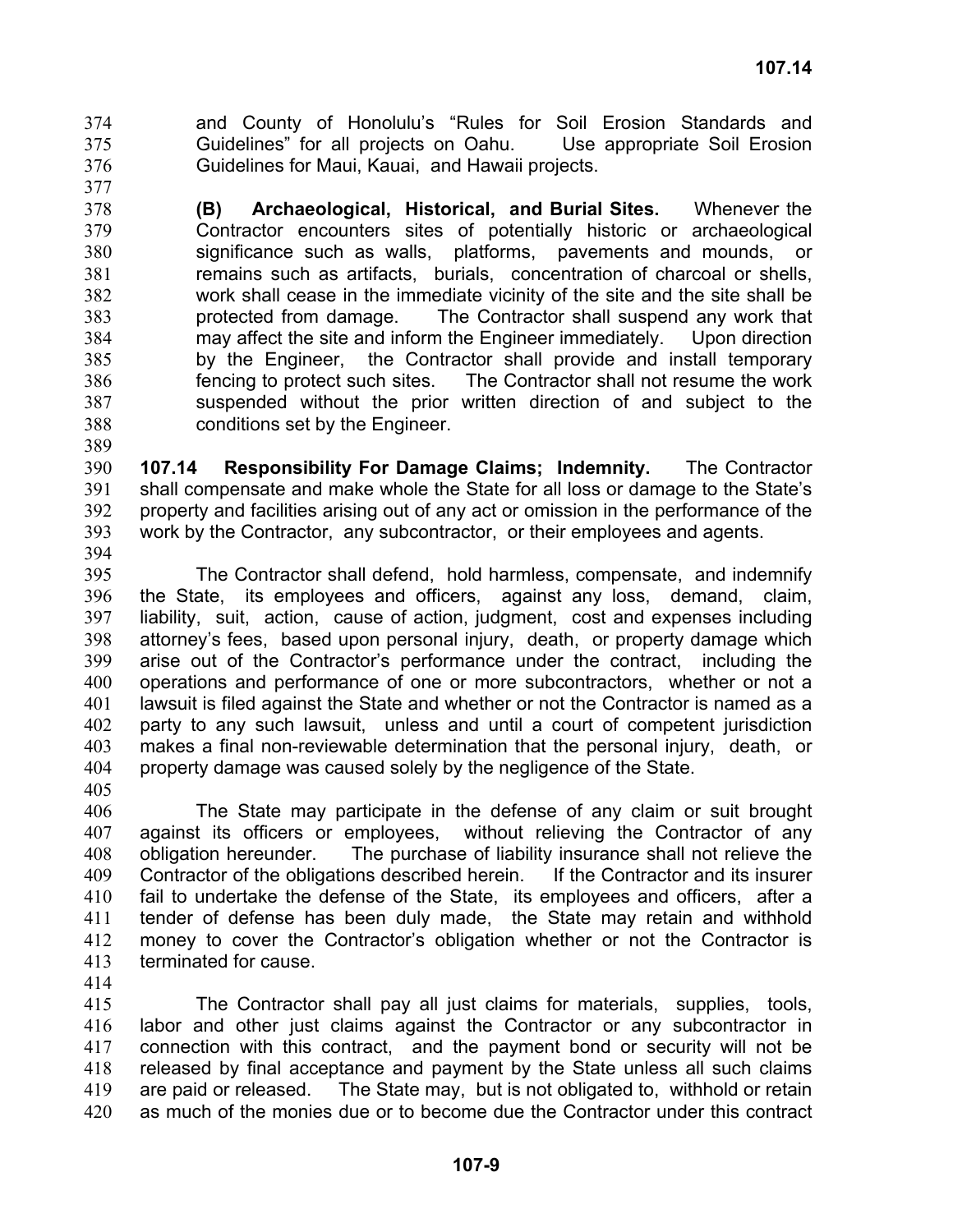considered necessary by the Engineer to cover such just claims until satisfactory proof of payment or the establishment of an acceptable payment plan." 421 422

423

#### 424 425 **107.15 Disputes and Claims.**

- 426 427 428 429 430 **(A) Written Notice A Condition Precedent to Claim.** As a condition precedent to any claim for damages, or any matter dealing with contract price or contract time, the Contractor must give all notices of a potential claim as required by the contract documents including but not limited to the following Subsections of these general provisions:
- 431 432 **(1)** 104.02 – Changes
	- **(2)** 104.03 Field Orders
- 434 **(3)** 104.04 – Contract Change Orders
- 435 **(4)** 104.08 – Differing Site Conditions
- 436 **(5)** 105.04 – Review and Acceptance Process
	- **(6)** 106.05 Sample Submittals
- 438 **(7)** 108.05 – Contract Time
- 439

461

437

433

- 440 441 442 443 444 445 446 447 448 449 450 451 452 453 **(B) Contractor's Duty to Maintain Accurate and Contemporaneous Records.** Upon delivering written notice of a potential claim as described in Subsection 107.15(A) – Written Notice A Condition Precedent to Claim, the Contractor has the duty to support and substantiate all claims by maintaining accurate, contemporaneous records of the subject work and the time and costs thereof. The Engineer may direct the manner and the format in which such records must be prepared, maintained, and verified. The Contractor shall comply with such directives at no increase in contract price or contract time. Any directive from the Engineer regarding the manner and format for the keeping of records associated with the potential claim shall not in any way be deemed an agreement by the State regarding the validity of any element of the claim.
- 454 455 456 457 458 459 460 **(C) Contractor to Proceed with Work.** The Contractor shall at all times continue with performance of the contract in full compliance with the directions of the Engineer. Continued performance by the Contractor shall not prejudice any claim for damages or any matter dealing with contract price or contract time provided that the notice of a potential claim is given in writing by the Contractor in the manner and within the time set forth in the contract documents.
- 462 463 464 465 466 467 **(D) Making of a Claim.** All Contractors' claims for damages or any matter dealing with contract price or contract time shall be submitted in writing to the Engineer. The written submission (THE CLAIM) shall be clearly identified and labeled as a claim. The Contractor shall sequentially number its claims in the chronological order submitted to the Engineer. No claim shall be valid if it is delivered to the Engineer after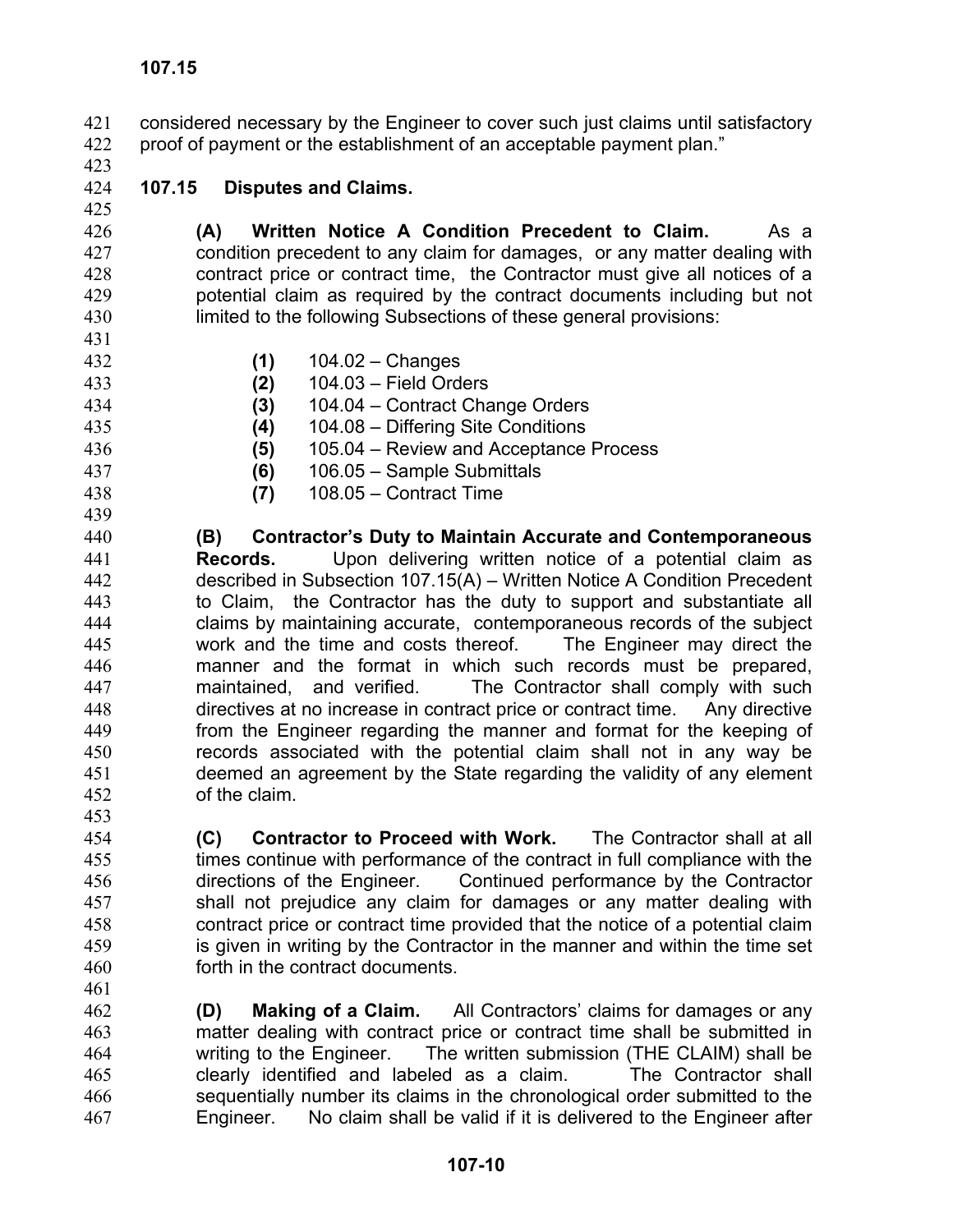| 468 | the date of final acceptance or later than 180 days after Contractor's |
|-----|------------------------------------------------------------------------|
| 469 | delivery of its notice of potential claim, whichever comes first.      |
| 470 |                                                                        |
| 471 | The Claim shall, at a minimum, contain the following:                  |
| 472 |                                                                        |
| 473 | A detailed description of the facts and circumstances that<br>(1)      |
| 474 | justify every element of claim. The detailed description shall         |
| 475 | include, but is not limited to, providing all necessary dates,         |
| 476 | locations, and items of work affected by the claim.                    |
| 477 |                                                                        |
| 478 | The specific provisions of the contract or laws which support<br>(2)   |
| 479 | the claim and a statement of the reasons why such provisions           |
| 480 | support the claim.                                                     |
| 481 |                                                                        |
| 482 | A copy of the related written notice of potential claim<br>(3)         |
| 483 | required by Subsection $107.15(A)$ – Written Notice A Condition        |
| 484 | Precedent to Claim.                                                    |
| 485 |                                                                        |
| 486 | Any other documents that support the claim.<br>(4)                     |
| 487 |                                                                        |
| 488 | If an adjustment of time for the performance of the contract<br>(5)    |
| 489 | is sought:                                                             |
| 490 |                                                                        |
| 491 | The specific days and dates for which it is sought.<br>(a)             |
| 492 |                                                                        |
| 493 | (b)<br>The specific reasons the Contractor believes a time             |
| 494 | adjustment should be granted.                                          |
| 495 |                                                                        |
| 496 | The specific provisions of the contract under which<br>(c)             |
| 497 | additional time is sought.                                             |
| 498 |                                                                        |
| 499 | The Contractor's detailed analysis of its previously<br>(d)            |
| 500 | submitted time scaled logic diagram (TSLD) schedule and                |
| 501 | impact on the critical path.                                           |
| 502 |                                                                        |
| 503 | If additional monetary compensation is sought, the claim<br>(6)        |
| 504 | cannot be in an amount greater than the Contractor would be            |
| 505 | entitled to under the terms, conditions and limitations set forth in   |
| 506 | Subsection 109.06 – Force Account Provisions and Compensation,         |
| 507 | however the Engineer may determine the Contractor's entitlement,       |
| 508 | if any, in accordance with any payment method described in             |
| 509 | 104.06 - Methods of Price Adjustment. The exact amount sought          |
| 510 | and a breakdown of that amount into the following categories shall     |
| 511 | be provided to the Engineer:                                           |
| 512 |                                                                        |
| 513 | Categories such as listing of individuals,<br>(a)<br>Labor.            |
| 514 | description and location of work performed, classification,            |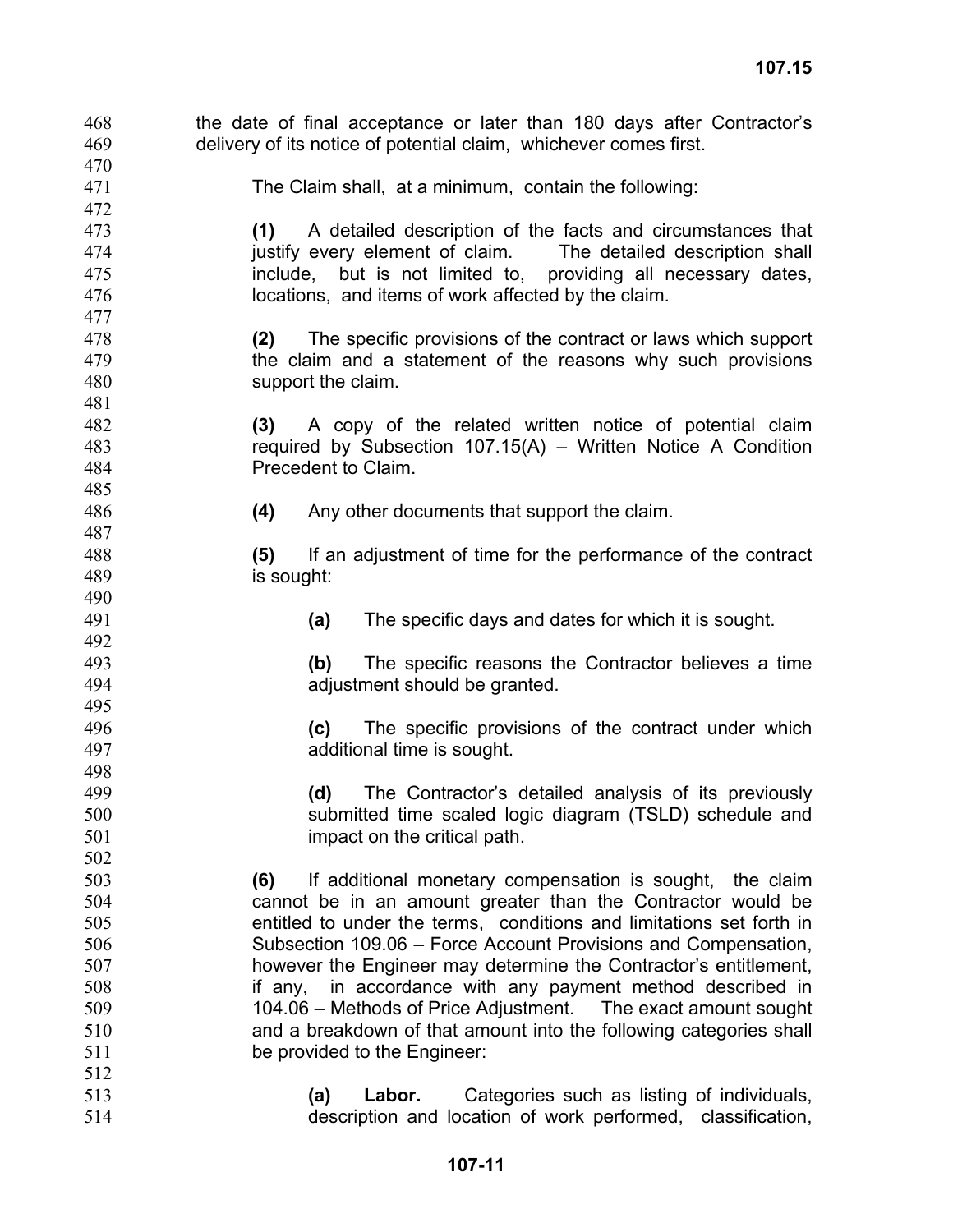| 515<br>516               | hours worked, wage rate, fringe benefits, and employee<br>number if available.                                                                             |
|--------------------------|------------------------------------------------------------------------------------------------------------------------------------------------------------|
| 517<br>518<br>519<br>520 | <b>Materials.</b> Categories such as invoices, purchase<br>(b)<br>orders, evidence of payment, descriptions and quantities.                                |
| 521<br>522<br>523        | (c)<br><b>Equipment.</b> Categories such as detailed<br>description (make, model, year, attachments, and serial<br>number), hours of use and dates of use. |
| 524<br>525               | (d)<br><b>Contractor's Margin for Profit and Overhead.</b>                                                                                                 |
| 526                      |                                                                                                                                                            |
| 527                      | Other categories as specified by the Contractor or the<br>(e)                                                                                              |
| 528                      | State.                                                                                                                                                     |
| 529                      |                                                                                                                                                            |
| 530                      | (7)<br>The claim shall be certified on behalf of the Contractor by an                                                                                      |
| 531                      | authorized representative, as follows:                                                                                                                     |
| 532                      |                                                                                                                                                            |
| 533                      | Under penalty of law for submission of false claims,<br>false                                                                                              |
| 534                      | statements, and misrepresentation, the undersigned,                                                                                                        |
| 535                      |                                                                                                                                                            |
| 536                      | (Name)                                                                                                                                                     |
| 537                      |                                                                                                                                                            |
| 538                      | (Title)                                                                                                                                                    |
| 539                      |                                                                                                                                                            |
|                          |                                                                                                                                                            |
|                          |                                                                                                                                                            |
| 540                      | (Company)                                                                                                                                                  |
| 541                      |                                                                                                                                                            |
| 542                      | hereby certifies that the claim is made in good faith; that the                                                                                            |
| 543                      | supporting data are accurate and complete to the best of my                                                                                                |
| 544                      | knowledge and belief; that the amount requested accurately                                                                                                 |
| 545                      | reflects the contract adjustment for which the Contractor believes                                                                                         |
| 546<br>547               | the State of Hawaii is liable; and that I am duly authorized to certify<br>the claim on behalf of the Contractor.                                          |
| 548                      |                                                                                                                                                            |
| 549                      |                                                                                                                                                            |
|                          |                                                                                                                                                            |
| 550                      | Date<br>Signature                                                                                                                                          |
| 551                      |                                                                                                                                                            |
| 552                      | Subcontractor's Claim.<br>When the Subcontractor submits a<br>(E)                                                                                          |
| 553                      | claim to the Contractor and the Contractor,<br>upon its review and                                                                                         |
| 554<br>555               | investigation of said claim, concludes that the State is ultimately liable for<br>payment of any part of said claim and the Contractor chooses to seek     |
| 556                      | recovery against the State for all or any part of the Subcontractor's claim,                                                                               |
| 557                      | the Contractor shall:                                                                                                                                      |
| 558                      |                                                                                                                                                            |
| 559                      | Independently verify the basis for and amount of said claim.<br>(1)                                                                                        |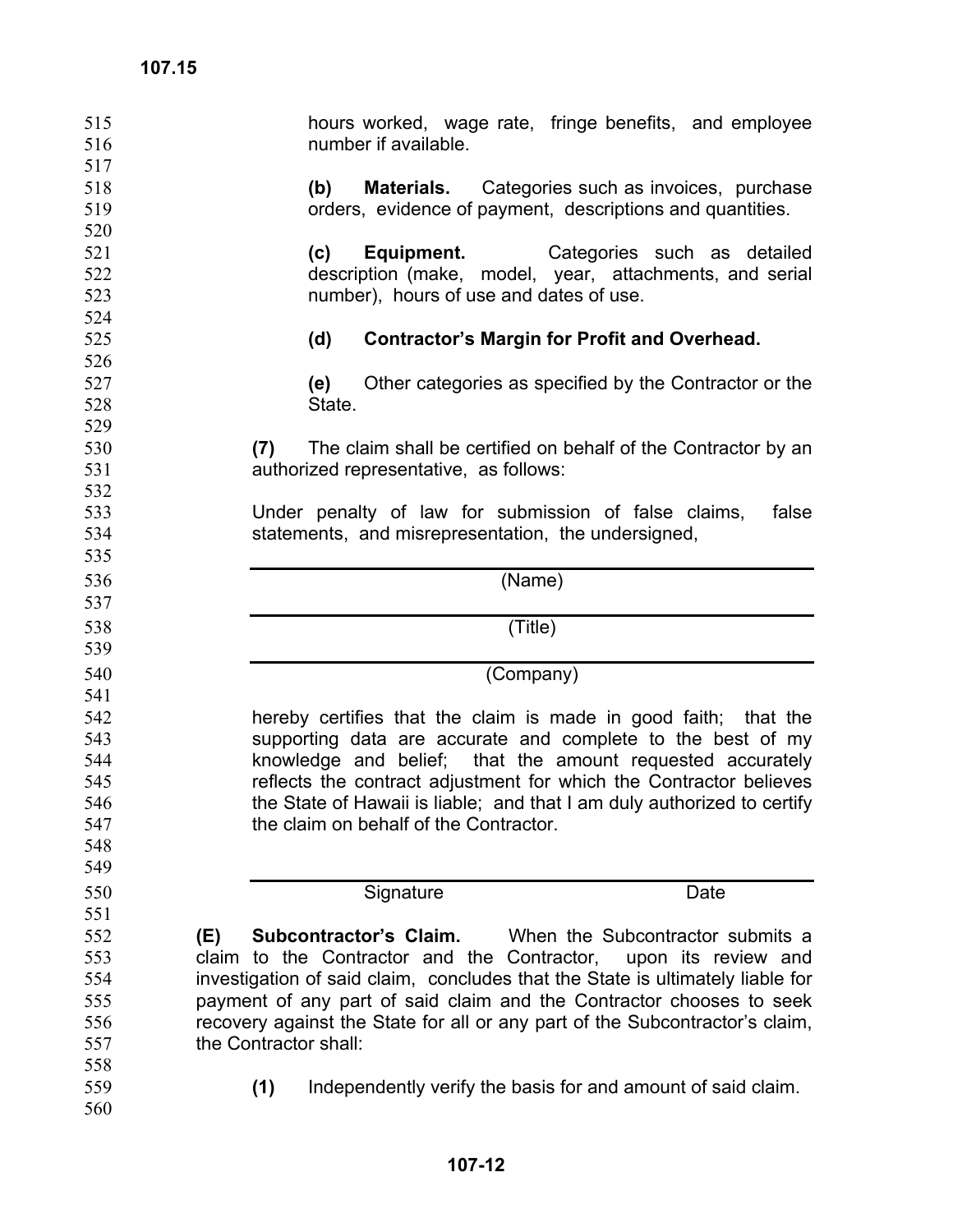may be liable. 562 563 564 565 566 567 568 569 570 571 572 573 574 575 576 577 578 579 580 581 582 583 584 585 586 587 588 589 590 591 592 593 594 595 596 597 598 599 600 601 602 603 604 605 606 607 **(3)** Submit said claim as a Contractor's claim, in accordance with this section **(F) Engineer's Review and Decision.** The Engineer shall review the claim, and may request and the Contractor shall provide additional information, documentation, and other evidence. The Engineer may conduct interviews with Contractor's employees and other persons having knowledge related to the claim. The Engineer shall render a written decision on the claim after the claim is complete and fully documented, as follows: **(i)** Within 60 days for claims less than \$50,000. **(ii)** Within 90 days on claims exceeding \$50,000. If the Engineer does not issue a written decision within the time period described herein, then the Contractor may proceed as if the claim has been denied in its entirety. If the claim submittal is found to be incomplete, the Contractor shall be notified to provide the additional information that is required. When this occurs, the Engineer's review time will be adjusted as deemed appropriate and the Contractor will be notified. The decision will be sent to the Contractor by Certified Mail, Return Receipt Requested. **(G) Appeal of the Engineer's Decision. (1)** Any Contractor aggrieved by an adverse decision by the Engineer on a claim may appeal the decision to the Director, as head of the purchasing agency as specified in the Hawaii Administrative Rules for Procurement Disputes. **(2)** Appeals of the Engineer's decision must be filed in writing not later than 30 days after delivery of the Engineer's decision on the claim to the Contractor, or if no written decision is delivered, within 30 days after the deadline for the Engineer's decision. A copy of the notice of appeal of the Engineer's decision shall be delivered to the Engineer. **(3)** The record on appeal by the Contractor to the Director shall be limited to the Claim as submitted by the Contractor described in Subsection 107.15(D) – Making of a Claim, the Engineer's

**(2)** Limit said claim to only those portions for which the State

561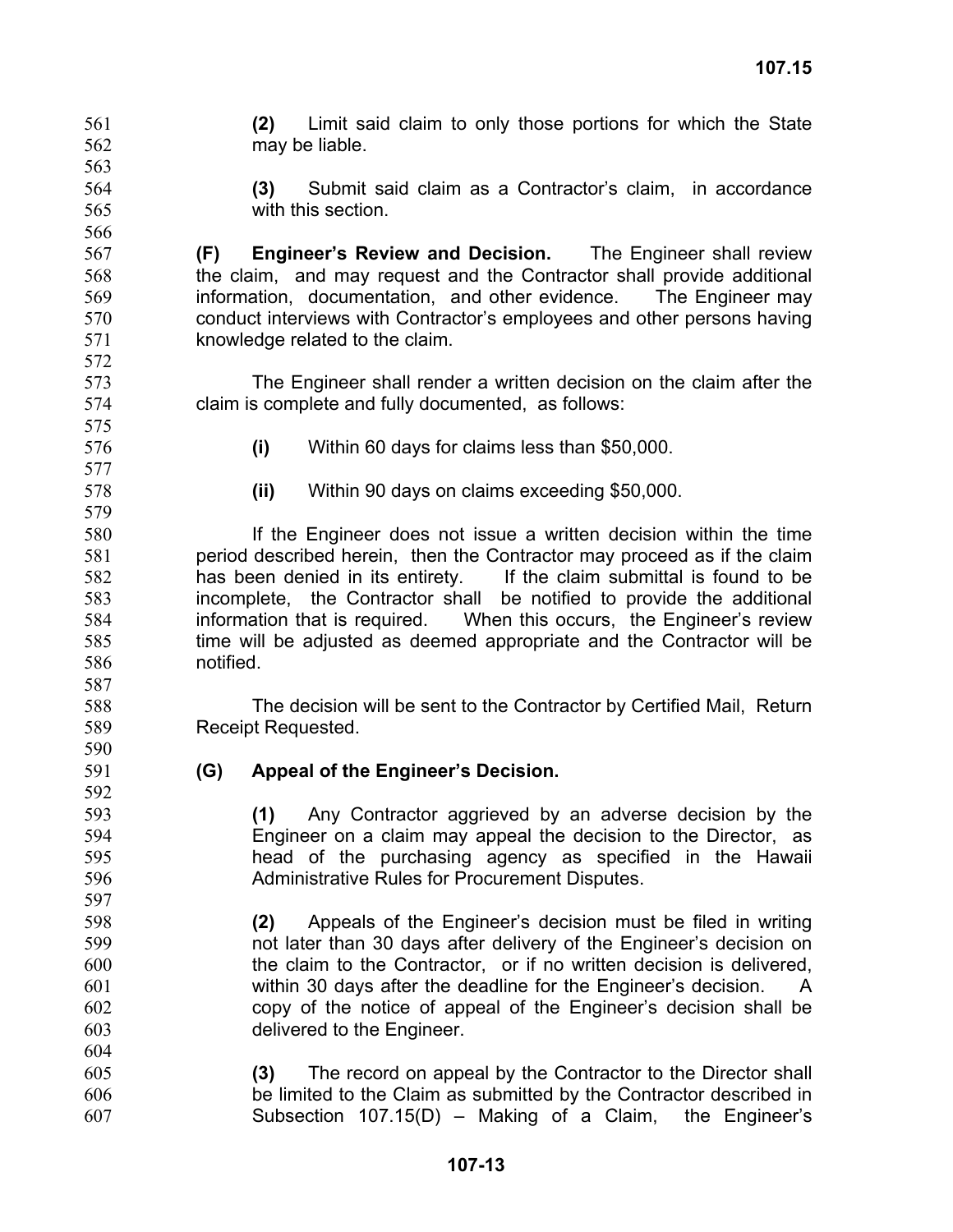| 608<br>609<br>610<br>611 | response to the claim, the project file, and any other material or<br>evidence the Director, in the Director's discretion, believes may be<br>useful in deciding the merits of the appeal. |
|--------------------------|--------------------------------------------------------------------------------------------------------------------------------------------------------------------------------------------|
| 612                      | In its notice of appeal of the Engineer's decision, the<br>(4)                                                                                                                             |
| 613                      | Contractor shall provide specific citations to the Engineer's decision                                                                                                                     |
| 614                      | and explanations as to why the Contractor believes the Engineer's                                                                                                                          |
| 615                      | decision was incorrect.                                                                                                                                                                    |
| 616                      |                                                                                                                                                                                            |
| 617                      | All controversies and claims which are appealed to the<br>(5)                                                                                                                              |
| 618                      | Director shall be decided by the Director within 90 days after the                                                                                                                         |
| 619                      | filing of the appeal by the Contractor; provided that:                                                                                                                                     |
| 620                      |                                                                                                                                                                                            |
| 621                      | If the Director does not issue a written decision within<br>(a)                                                                                                                            |
| 622                      | 90 calendar days after written request for a final decision, or                                                                                                                            |
| 623                      | within such longer period as may be agreed upon by the                                                                                                                                     |
| 624                      | parties, then the Contractor may proceed as if the appeal                                                                                                                                  |
| 625                      | was denied.                                                                                                                                                                                |
| 626                      |                                                                                                                                                                                            |
| 627                      | (b) The Director immediately furnishes a copy of the                                                                                                                                       |
| 628                      | decision to the Contractor, by certified mail, return receipt                                                                                                                              |
| 629                      | requested, or by any other method that provides evidence of                                                                                                                                |
| 630                      | receipt.                                                                                                                                                                                   |
| 631                      |                                                                                                                                                                                            |
| 632                      | (c) Any such decision shall be final and conclusive,                                                                                                                                       |
| 633                      | unless fraudulent, or unless the Contractor brings an action                                                                                                                               |
| 634                      | seeking judicial review of the decision in a Hawaii circuit                                                                                                                                |
| 635                      | court within the six months from the date of receipt of the                                                                                                                                |
| 636                      | decision.                                                                                                                                                                                  |
| 637                      |                                                                                                                                                                                            |
| 638                      | <b>Contractor's Duty to Continue Work.</b> During the claim review<br>(H)                                                                                                                  |
| 639                      | and appeal process including any litigation in relation to the Claim, the                                                                                                                  |
| 640                      | Contractor shall proceed diligently with performance of this contract,                                                                                                                     |
| 641                      | except where:                                                                                                                                                                              |
| 642                      |                                                                                                                                                                                            |
| 643                      | The State has suspended the work, or has terminated the<br>(1)                                                                                                                             |
| 644                      | contract for default of the Contractor or for the convenience of the                                                                                                                       |
| 645                      | State.                                                                                                                                                                                     |
| 646                      |                                                                                                                                                                                            |
| 647                      | There has been an alleged material breach of contract by<br>(2)                                                                                                                            |
| 648                      | the State excusing further performance by the Contractor; provided                                                                                                                         |
| 649                      | that in such event the Contractor shall proceed diligently with the                                                                                                                        |
| 650                      | performance of the contract where the Director has made a written                                                                                                                          |
| 651                      | determination that continuation of work under the contract is                                                                                                                              |
| 652                      | essential to the public health and safety.                                                                                                                                                 |
| 653                      |                                                                                                                                                                                            |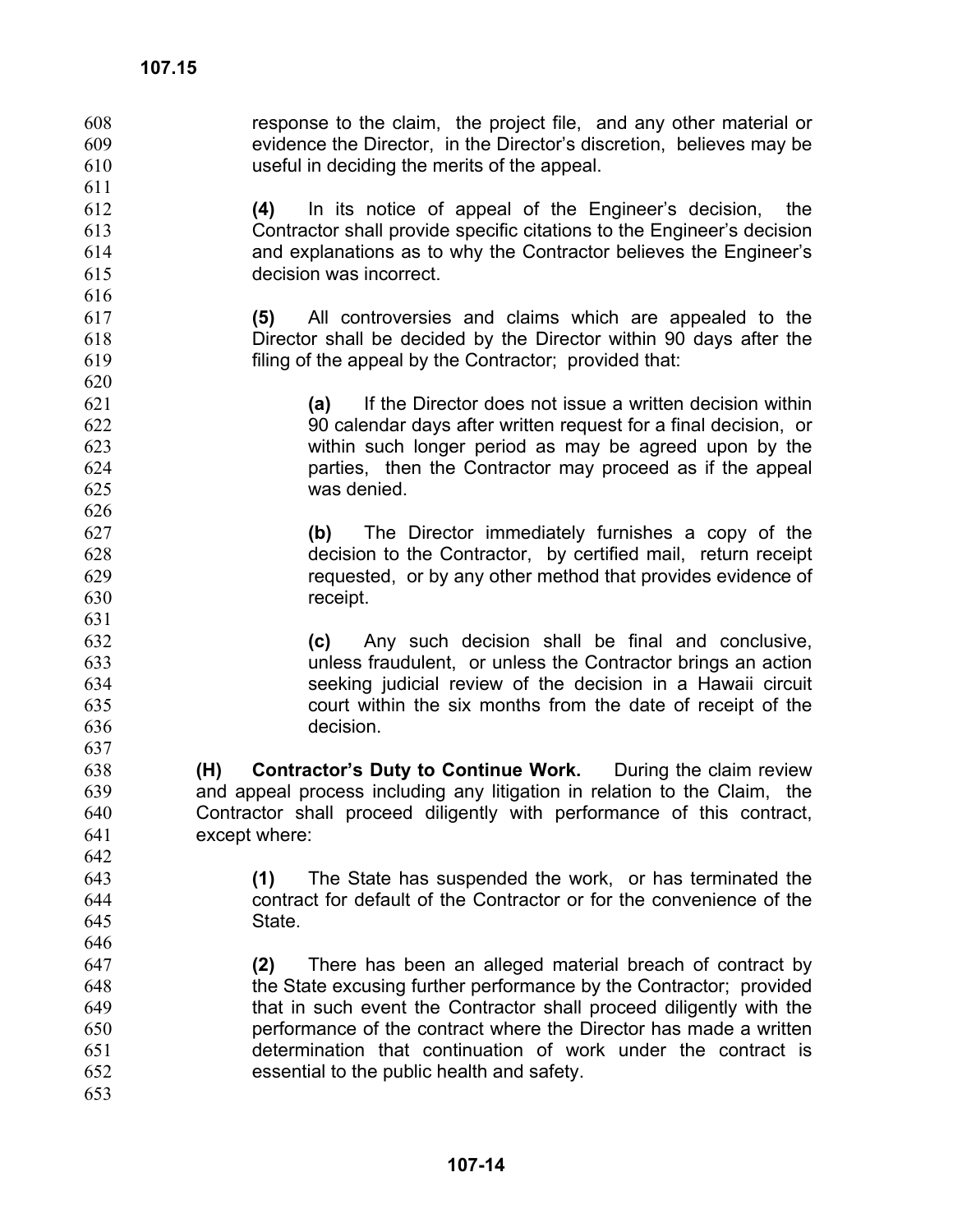#### **107.16 Contaminated or Hazardous Items and Material; Regulated Items and Material; Waste.** 654 655

656 657

667

679

688

658 659 660 661 662 663 664 665 666 **(A) Known or Suspected Contaminated or Hazardous Items and Material.** If the contract documents have noted an area of known or suspected contaminated or hazardous items or material within the project limits, in the absence of specific orders from the Engineer or directions in the contract documents, the Contractor shall report the discovery of such items or material to the appropriate governmental agencies, cooperate with all investigations and either remediate or remove and dispose of such items or material as part of the contract price unless otherwise noted in the contract documents. Upon encountering any such items or material the Contractor shall immediately notify the Engineer.

- 668 669 670 671 672 673 674 675 676 677 678 **(B) Unknown Contaminated or Hazardous Items and Material.** If the Contractor encounters or exposes any items, material or other conditions within the worksite not previously known or suspected to be contaminated or hazardous, but which exhibits properties which may indicate the presence of such items or material, the Contractor shall immediately notify the Engineer. Claims by the Contractor for additional money or time arising from work involving such items, material or other conditions, including the cost and time associated with notifying and providing written reports to government agencies listed below, shall be subject to the terms and conditions of Subsection 104.08 – Differing Site Conditions.
- 680 681 682 683 684 685 686 687 **(C) Contractor's Duty to Report.** Whenever the Contractor encounters or exposes any hazardous or contaminated items, material or conditions at the worksite whether the existence of which was previously known, suspected, or unknown, the Contractor shall notify the State Department of Health/HEER office, the Federal Environmental Protection agency, the U.S. Coast Guard, the National Response Center, and other appropriate government agencies, and comply with any directives or instructions provided by them.
- 689 690 **(D) Material and Waste Brought to the Worksite.** The Contractor shall assume sole responsibility for
	- **(1)** The management of all regulated materials and items brought to the worksite.
- 695 696 697 698 **(2)** The management of all waste generated by or incidental to the Contractor's operations, including but not limited to lubricants, antifreeze, engine fluids, paints, and solvents.
- 699 700 Management of such materials and items includes, but is not limited to, their transport, storage, handling, and disposal.